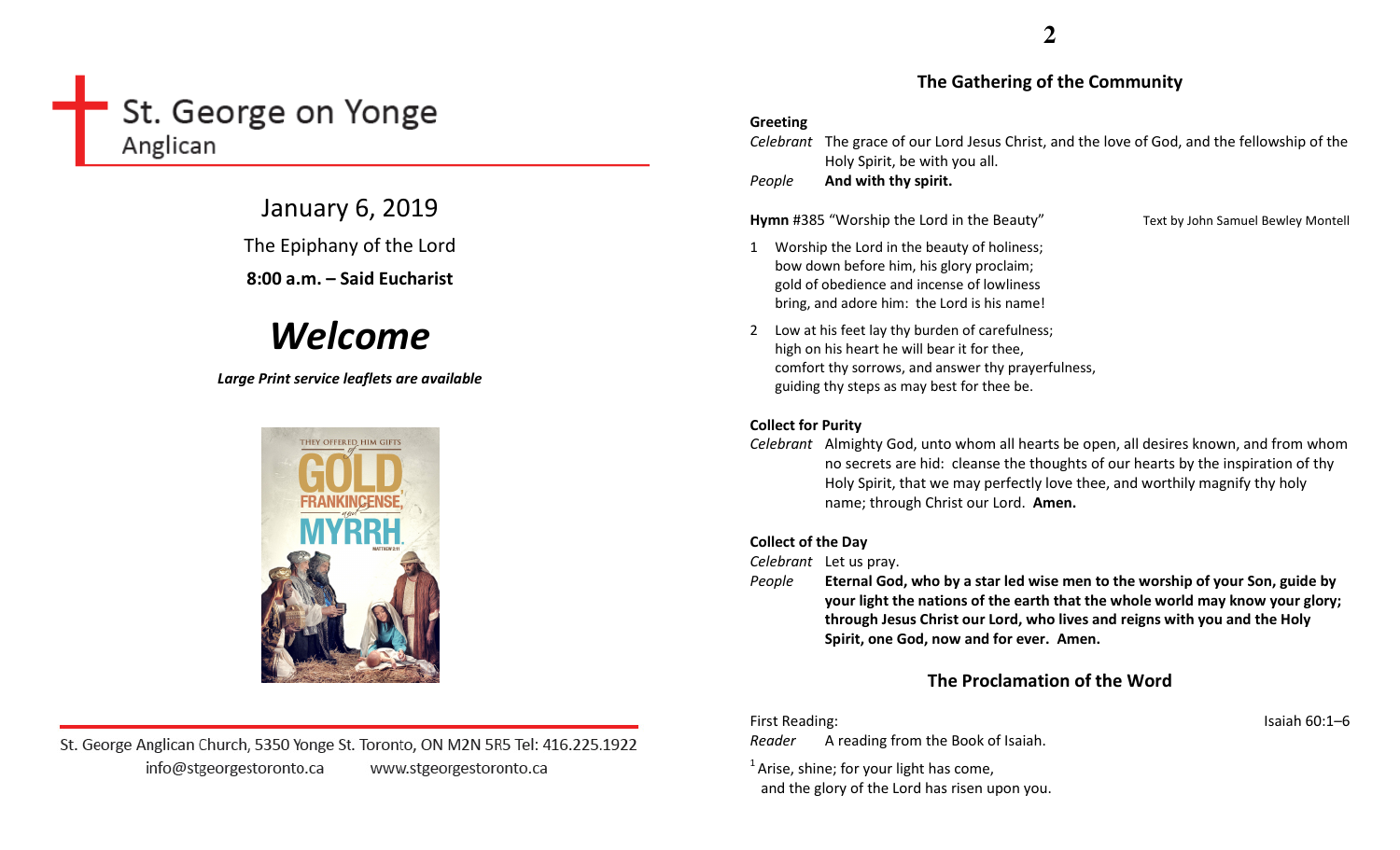- $2^2$  For darkness shall cover the earth. and thick darkness the peoples; but the Lord will arise upon you, and his glory will appear over you.
- $3$  Nations shall come to your light, and kings to the brightness of your dawn.
- $4$  Lift up your eyes and look around; they all gather together, they come to you; your sons shall come from far away,
- and your daughters shall be carried on their nurses' arms.
- $5$ Then you shall see and be radiant; your heart shall thrill and rejoice,
- because the abundance of the sea shall be brought to you,
- the wealth of the nations shall come to you.
- $6A$  multitude of camels shall cover you, the young camels of Midian and Ephah; all those from Sheba shall come.
- They shall bring gold and frankincense, and shall proclaim the praise of the Lord.
- Reader The Word of the Lord. PeopleThanks be to God.

Psalm 72:1–7,10–14

- 1 Give the King your justice, O God, and your righteousness to the King's son;
- 2 That he may rule your people righteously and the poor with justice.
- 3 That the mountains may bring prosperity to the people, and the little hills bring righteousness.
- 4 He shall defend the needy among the people; he shall rescue the poor and crush the oppressor.
- 5 He shall live as long as the sun and moon endure,from one generation to another.

# **4**

- 6 He shall come down like rain upon the mown field,like showers that water the earth.
- 7 In his time shall the righteous flourish; there shall be abundance of peace till the moon shall be no more.
- 10 The kings of Tarshish and of the isles shall pay tribute, and the kings of Arabia and Saba offer gifts.
- 11 All kings shall bow down before him, and all the nations do him service.
- 12 For he shall deliver the poor who cries out in distress, and the oppressed who has no helper.
- 13 He shall have pity on the lowly and poor; he shall preserve the lives of the needy.
- 14 He shall redeem their lives from oppression and violence, and dear shall their blood be in his sight.

O God, bring our nation and all nations to a sense of justice and equity, that poverty, oppression, and violence may vanish and all may know peace and plenty. We ask this in the name of Jesus Christ. Amen.

Second Reading: Ephesians 3:1–12

Reader A reading from Letter of Paul to the Ephesians.

 $1$ <sup>1</sup> This is the reason that I Paul am a prisoner for Christ Jesus for the sake of you Gentiles  $2$  for surely you have already heard of the commission of God's grace that was given to me for you,  $3$  and how the mystery was made known to me by revelation, as I wrote above in a few words,  $4a$  reading of which will enable you to perceive my understanding of the mystery of Christ. <sup>5</sup> In former generations this mystery was not made known to humankind, as it has now been revealed to his holy apostles and prophets by the Spirit:  $6$  that is, the Gentiles have become fellow-heirs, members of the same body, and sharers in the promise in Christ Jesus through the gospel.

 $^7$  Of this gospel I have become a servant according to the gift of God's grace that was given to me by the working of his power.  $8$  Although I am the very least of all the saints, this grace was given to me to bring to the Gentiles the news of the boundless riches of Christ,  $\,^9$  and to make everyone see what is the plan of the mystery hidden for ages in God who created all things;  $^{10}$  so that through the church the wisdom of God in its rich variety might now be made known to the rulers and authorities in the heavenly places.  $^{11}$  This was in accordance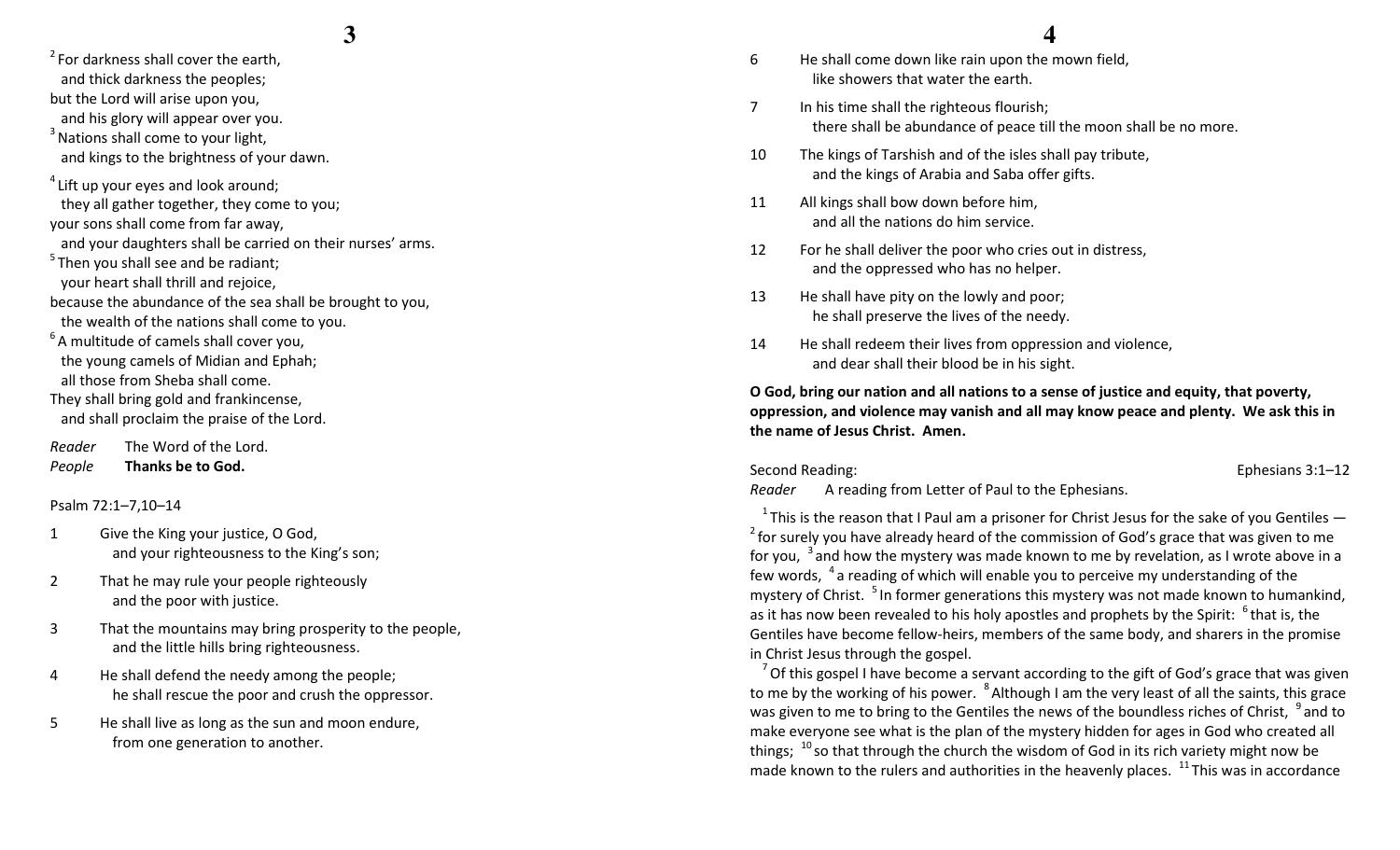with the eternal purpose that he has carried out in Christ Jesus our Lord,  $12$  in whom we have access to God in boldness and confidence through faith in him.

Reader The Word of the Lord.

PeopleThanks be to God.

Holy Gospel: **Matthew 2:1–12** 

Celebrant The Lord be with you.

PeopleAnd with thy spirit.

Celebrant The Holy Gospel of our Lord Jesus Christ according to Matthew.

#### PeopleGlory be to thee, O Lord.

 $1$ In the time of King Herod, after Jesus was born in Bethlehem of Judea, wise men from the East came to Jerusalem,  $2$  asking, "Where is the child who has been born king of the Jews? For we observed his star at its rising, and have come to pay him homage." <sup>3</sup> When King Herod heard this, he was frightened, and all Jerusalem with him;  $\ ^{4}$  and calling together all the chief priests and scribes of the people, he inquired of them where the Messiah was to be born. <sup>5</sup>They told him, "In Bethlehem of Judea; for so it has been written by the prophet:

 $6$  "And you, Bethlehem, in the land of Judah,

are by no means least among the rulers of Judah;

for from you shall come a ruler

who is to shepherd my people Israel."

 $<sup>7</sup>$ Then Herod secretly called for the wise men and learned from them the exact time when</sup> the star had appeared. <sup>8</sup>Then he sent them to Bethlehem, saying, "Go and search diligently for the child; and when you have found him, bring me word so that I may also go and pay him homage."  $9$  When they had heard the king, they set out; and there, ahead of them, went the star that they had seen at its rising, until it stopped over the place where the child was.  $^{10}$  When they saw that the star had stopped, they were overwhelmed with joy.  $^{11}$  On entering the house, they saw the child with Mary his mother; and they knelt down and paid him homage. Then, opening their treasure-chests, they offered him gifts of gold, frankincense, and myrrh.  $^{12}$  And having been warned in a dream not to return to Herod, they left for their own country by another road.

Celebrant The Gospel of Christ. PeoplePraise be to thee, O Christ.

## Sermon

A time for silent reflection is kept.

# **6**

The Nicene Creed I believe in one God, the Father almighty, maker of heaven and earth, and of

People

And in one Lord Jesus Christ, the only-begotten Son of God, begotten of the Father before all worlds, God, of God; Light, of Light; very God, of very God; begotten, not made; being of one substance with the Father; through whom all things were made: who for us and for our salvation came down from heaven, and was incarnate by the Holy Ghost of the Virgin Mary, and was made man, and was crucified also for us under Pontius Pilate. He suffered and was buried, and the third day he rose again according to the scriptures, and ascended into heaven, and sitteth on the right hand of the Father. And he shall come again with glory to judge both the quick and the dead: whose kingdom shall have no end.

And I believe in the Holy Ghost, the Lord, the giver of life, who proceedeth from the Father and the Son, who with the Father and the Son together is worshipped and glorified, who spake by the prophets. And I believe one, holy, catholic, and apostolic Church. I acknowledge one baptism for the remission of sins. And I look for the resurrection of the dead, and the life of the world to come. Amen.

#### The Prayers of the People

#### Confession and Absolution

Celebrant Let us humbly confess our sins to almighty God.

all things visible and invisible;

Silence is kept.

- People Almighty God, Father of our Lord Jesus Christ, Maker of all things and judge of all people: We acknowledge and confess our manifold sins and wickedness, Which we from time to time most grievously have committed, By thought, word and deed, Against thy divine majesty. We do earnestly repent, and are heartily sorry for these our misdoings. Have mercy upon us, most merciful Father; For thy Son our Lord Jesus Christ's sake, Forgive us all that is past; And grant that we may ever hereafter Serve and please thee In newness of life, To the honour and glory of thy name; Through Jesus Christ our Lord. Amen.
- Celebrant Almighty God, our heavenly Father, who of his great mercy hath promised forgiveness of sins to all them that with hearty repentance and true faith turn unto him: have mercy upon you; pardon and deliver you from all your sins; confirm and strengthen you in all goodness; and bring you to everlasting life; through Jesus Christ our Lord. Amen.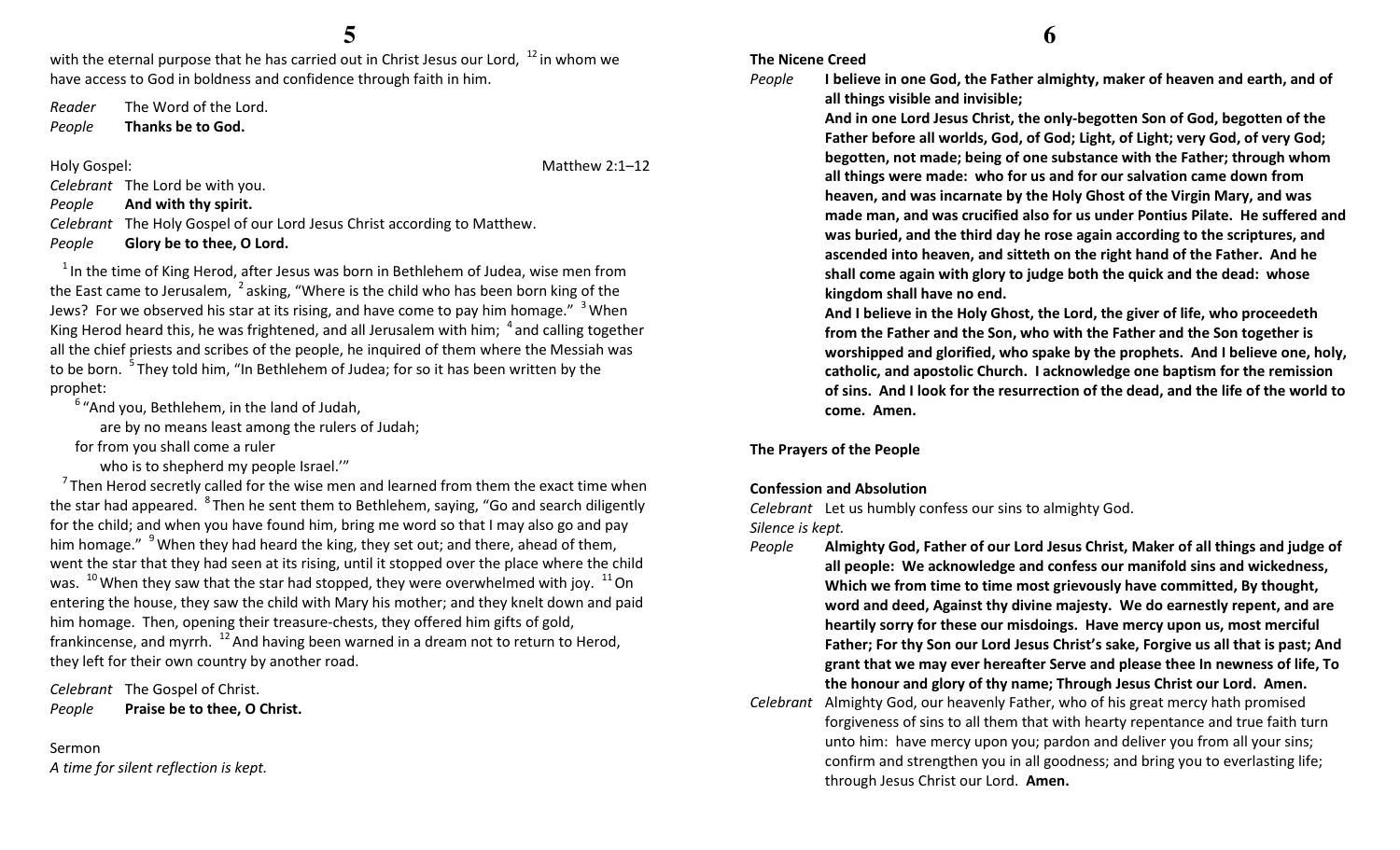#### The Peace

Celebrant The peace of the Lord be always with you. PeopleAnd with thy spirit.

## The Celebration of the Eucharist

#### The Prayer over the Gifts

Celebrant Let us pray.

People Gracious God, accept the offering of your Church, the hearts of your people joined in praise and thanksgiving, in the name of Jesus Christ the Lord. Amen.

#### The Great Thanksgiving

## Eucharistic Prayer A

Proper Preface

Celebrant The Lord be with you.

PeopleAnd with thy spirit.

Celebrant Lift up your hearts.

PeopleWe lift them up unto the Lord.

Celebrant Let us give thanks unto our Lord God.

#### PeopleIt is meet and right so to do.

Celebrant It is very meet, right, and our bounden duty, that we should at all times, and in all places, give thanks unto thee, O Lord, holy Father, almighty, everlasting God, creator and preserver of all things.

> Through Jesus Christ our Lord, who, in substance of our mortal flesh, manifested forth his glory, that he might bring us out of darkness into his own marvellous light.

Therefore with angels and archangels, and with all the company of heaven, we laud and magnify thy glorious name; evermore praising thee and saying:

People Holy, holy, holy, Lord God of Hosts, heaven and earth are full of thy glory. Glory be to thee, O Lord most high.

Blessed is he that cometh in the name of the Lord: Hosanna in the highest.

Celebrant Blessing and glory and thanksgiving be unto thee, almighty God, our heavenly Father, who of thy tender mercy didst give thine only Son Jesus Christ to take our nature upon him, and to suffer death upon the cross for our redemption; who made there, by his one oblation of himself once offered, a full, perfect, and sufficient sacrifice, oblation, and satisfaction, for the sins of the whole world; and did institute, and in his holy Gospel command us to continue, a perpetual memorial of that his precious death, until his coming again.

> Hear us, O merciful Father, we most humbly beseech thee; and grant that we receiving these thy creatures of bread and wine, according to thy Son our Saviour Jesus Christ's holy institution, in remembrance of his death and passion, may be partakers of his most blessed body and blood;

who, in the same night that he was betrayed, took bread; and, when he had given thanks, he brake it; and gave it to his disciples, saying, "Take, eat; this is my body which is given for you: Do this in remembrance of me."

Likewise after supper he took the cup; and when he had given thanks, he gave it to them, saying, "Drink ye all, of this; for this is my blood of the new covenant, which is shed for you and for many for the remission of sins: Do this, as oft as ye shall drink it, in remembrance of me."

Wherefore, O Father, Lord of heaven and earth, we thy humble servants, with all thy holy Church, remembering the precious death of thy beloved Son, his mighty resurrection, and glorious ascension, and looking for his coming again in glory, do make before thee, in this sacrament of the holy bread of eternal life and the cup of everlasting salvation, the memorial which he hath commanded:

#### People We praise thee, we bless thee, we thank thee, and we pray to thee, Lord our God.

Celebrant And we entirely desire thy fatherly goodness mercifully to accept this our sacrifice of praise and thanksgiving, most humbly beseeching thee to grant, that by the merits and death of thy Son Jesus Christ, and through faith in his blood, we and all thy whole Church may obtain remission of our sins, and all other benefits of his passion; And we pray that by the power of thy Holy Spirit, all we who are partakers of this holy communion may be fulfilled with thy grace and heavenly benediction; through Jesus Christ our Lord, by whom and with whom, in the unity of the Holy Spirit, all honour and glory be unto thee, O Father Almighty, world without end. Amen.

Prayer for Anointing